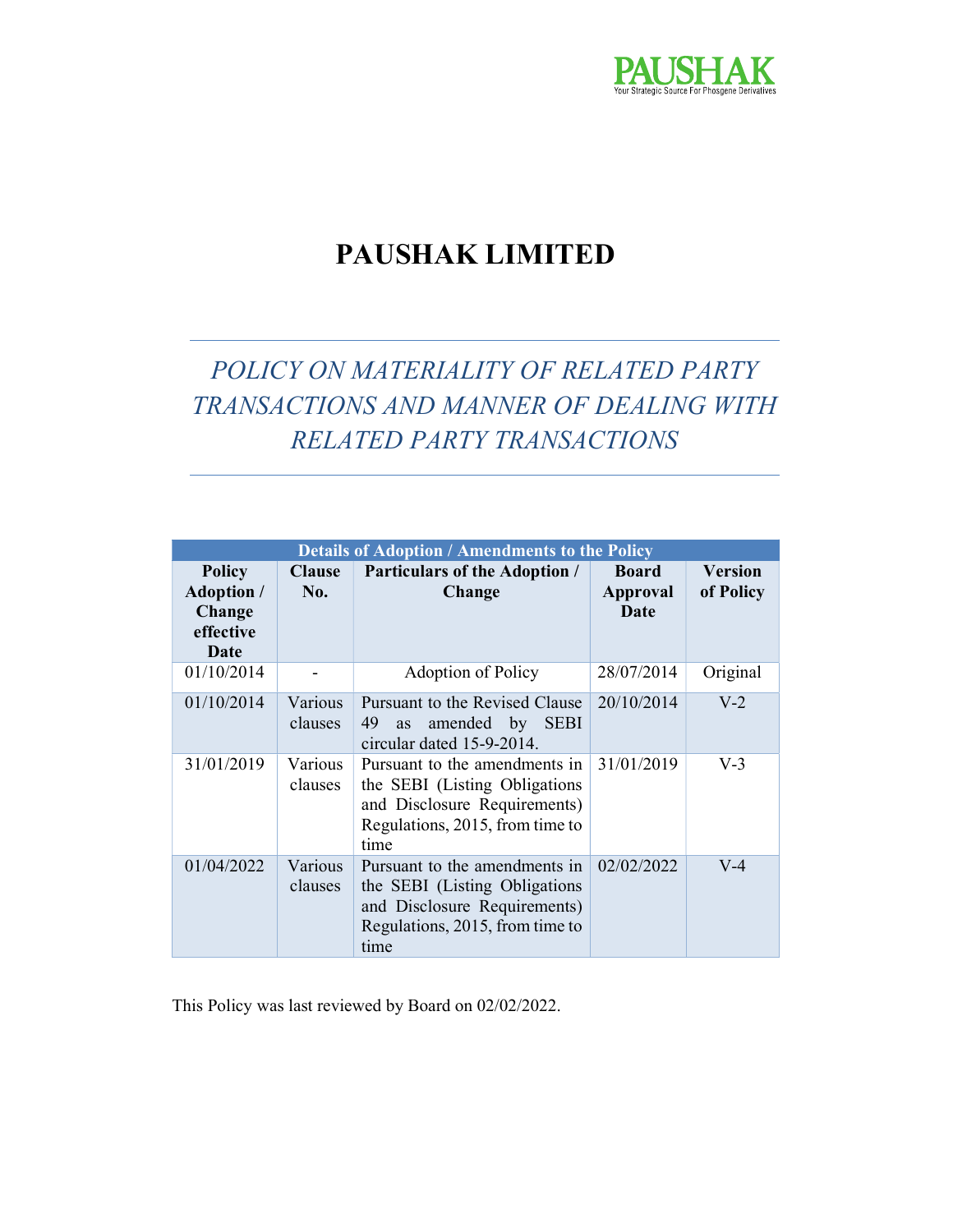

# 1. Objective:

Paushak Limited ("the Company") understands that Related Party Transactions (as defined below) entered into by the Company can present potential or actual conflict of interest and may raise questions about whether Related Party Transactions are consistent with the Company's and its shareholders' best interests. Therefore, the Board has adopted this Policy on Materiality of Related Party Transactions and manner of dealing with the Related Party Transactions ("RPT Policy" or "Policy") to set forth the:

- 1. Manner of dealing with Related Party Transactions as per the provisions of the Companies Act, 2013 and the SEBI (Listing Obligations and Disclosure Requirements) Regulations, 2015; and
- 2. Thresholds for Related Party Transactions.

This Policy is formulated in compliance with the requirements of the Companies Act, 2013 read with rules framed thereunder and the SEBI (Listing Obligations and Disclosure Requirements) Regulations, 2015.

The Board of Directors (the "Board") of the Company has adopted the Policy at their meeting. The details of the original adoption and subsequent amendments, if any are mentioned in the table laid out at the beginning of this Policy.

# 2. Definitions:

"Act" means Companies Act, 2013 read with rules framed thereunder, as amended from time to time.

"Arm's Length Transactions" means a transaction between two Related Parties that is conducted as if they were unrelated, so that there is no conflict of interest.

"Audit Committee" means the "Audit Committee" constituted by the Board of Directors of the Company, from time to time, under provisions of the Act and SEBI (Listing Obligations and Disclosure Requirements) Regulations, 2015

"Board of Director" or "Board" means the Board of Directors of the Company, as constituted from time to time.

"Listing Regulations, 2015" means the SEBI (Listing Obligations and Disclosure Requirements) Regulations, 2015, as amended from time to time.

"Material Related Party Transaction" as per Listing Regulations, 2015 means a Related Party Transaction(s) with a Related Party, if entered into individually or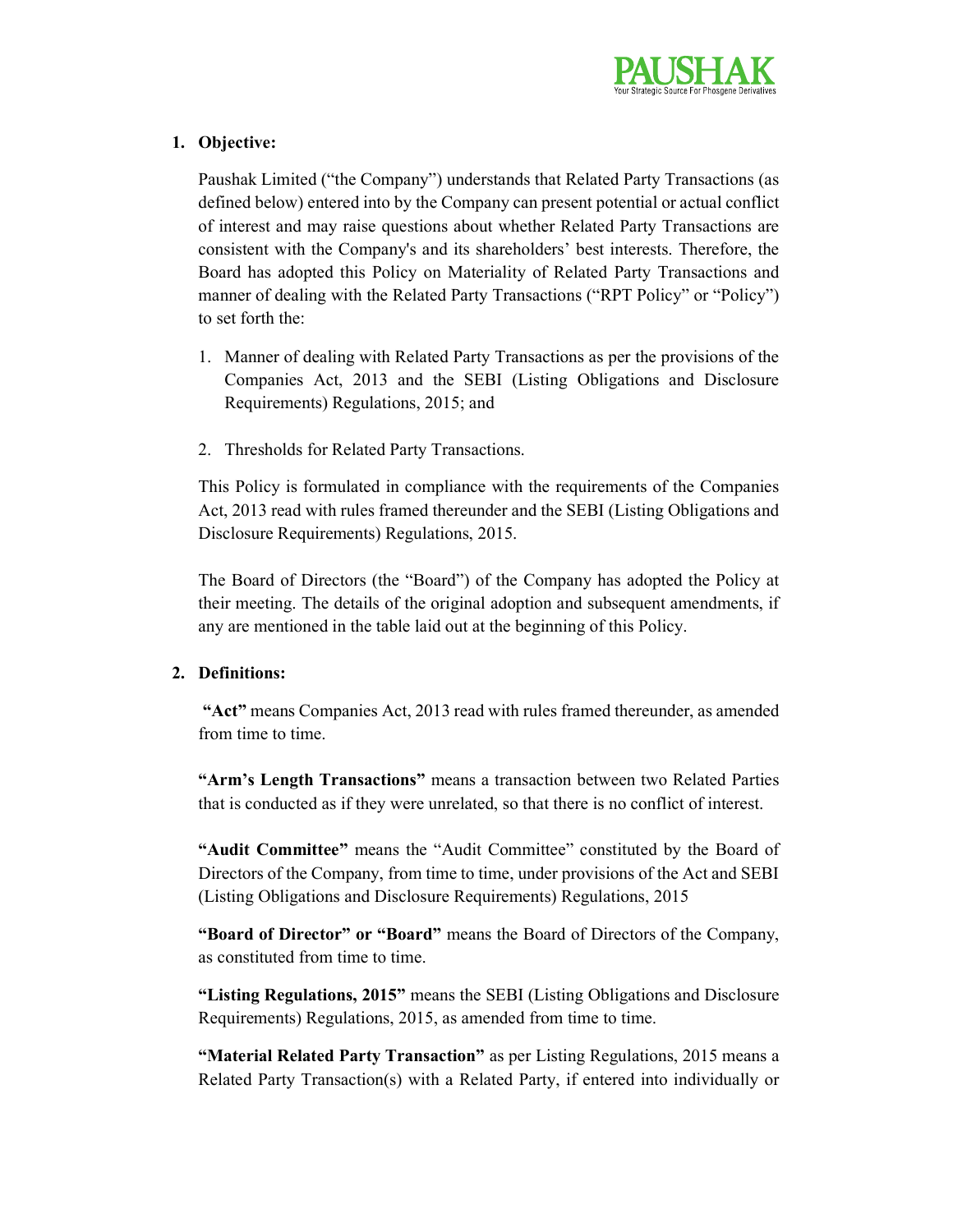

taken together with previous transactions during a financial year, exceeds Rs. 1,000 crores (rupees one thousand crores) or 10% (ten percent) of the annual consolidated turnover of the Company as per the last audited financial statements of the Company, whichever is lower.

Notwithstanding the above, a transaction involving payments made to a Related Party with respect to brand usage or royalty shall be considered Material Related Party Transaction(s), if such Related Party Transaction(s) to be entered into individually or taken together with previous transactions during a financial year, exceed 5% (five percent) of the annual consolidated turnover of the Company as per the last audited financial statements of the Company.

"Material Modifications" means modification(s) to an approved Related Party Transaction having a potential monetary impact of 25% or more of the originally approved value of the transaction.

"Ordinary Course of Business" means the transaction(s) / activity(ies) entered / undertaken pursuant to the objects of the Company or which are necessary or reasonable in the context of business or customary or happen with a certain frequency or part of standard industry practice.

"Related Party" or "Related Parties" means a related party as defined under the Act and/or Listing Regulations, 2015.

"Related Party Transaction" or "RPT" means transactions, contracts, arrangements entered with the Related Party and as prescribed under the Act and/or Listing Regulations, 2015.

The above definitions shall be read as provided in the amended provisions, if any, of the Act, Listing Regulations, 2015 or any other law or regulation and such change will not considered as change in this Policy.

Any term(s) not defined in the Policy shall have the same meaning as assigned to such term(s) in the Act and / or the Listing Regulations, 2015 or any other applicable law or regulation.

#### 3. Effective Date:

This Policy was originally brought into effect from 1<sup>st</sup> April, 2014. Subsequent modifications/amendments have been made from time to time which is reflected in the table laid out at the beginning of this Policy. The present version of the Policy with the amendments to give effect to amendments in the Listing Regulations, 2015 which will come into effect from 1<sup>st</sup> April, 2022.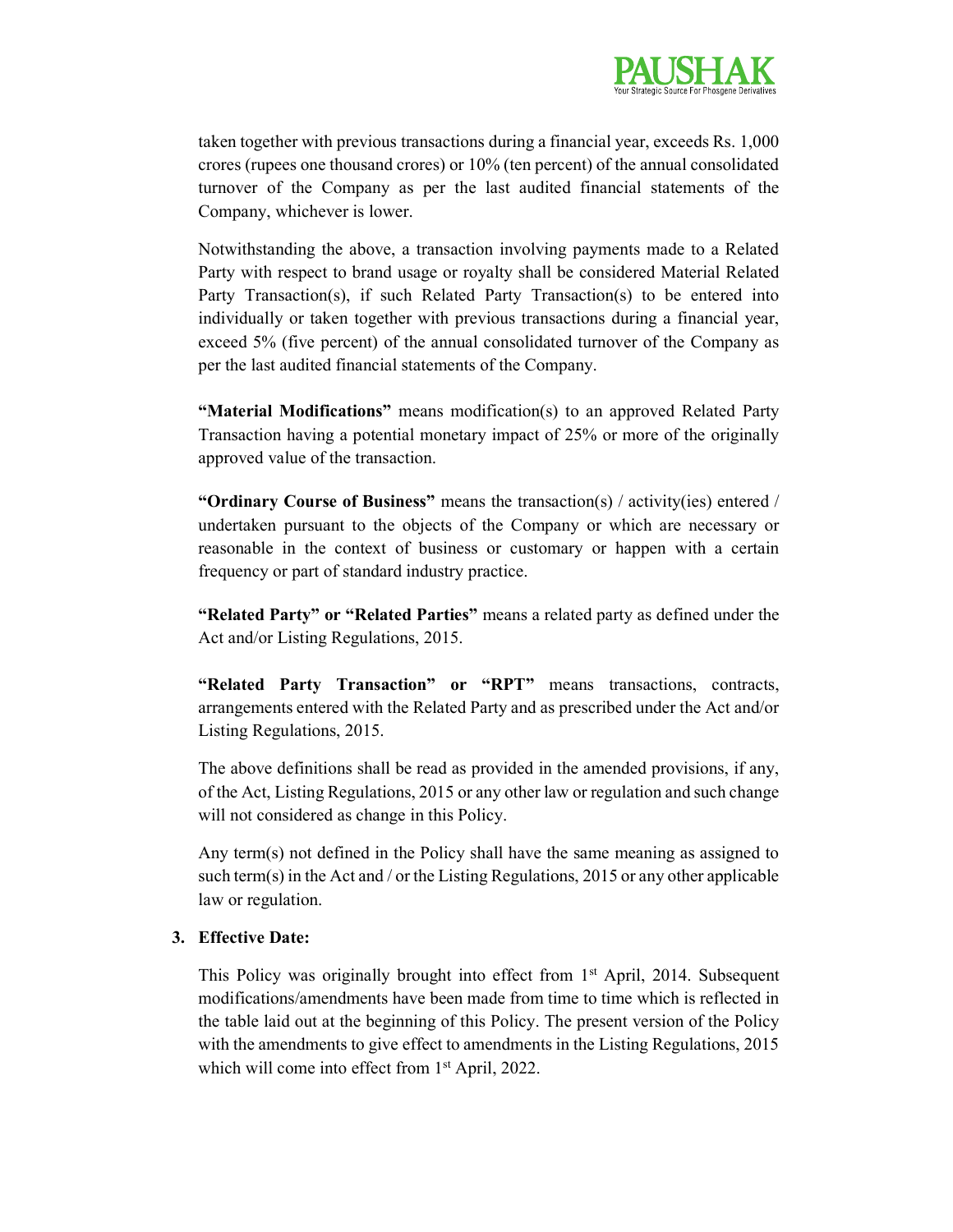

# 4. Manner of dealing with Related Party Transactions:

#### Identification of Related Parties

Before the start of each financial year, the Company shall identify the Related Parties. The Company shall also formulate a mechanism in order to enable the Directors and Key Managerial Personnel of the Company, to provide requisite disclosures and updates in this regard. The list of Related Parties shall be updated during the course of the year, upon receipt / happening of any event, which necessitates such updation.

# Identification of Related Party Transaction

The Company shall review and determine whether any transaction with any party(s) will, constitute a Related Party Transaction, requiring compliance with this RPT Policy.

## 5. Procedure for approval of Related Party Transaction:

## I. Approval of the Audit Committee

All Related Party Transactions and subsequent Material Modifications shall require prior approval of the Audit Committee as provided under the Listing Regulations, 2015. Only those members of the Audit Committee, who are independent directors, shall approve Related Party Transactions.

The Audit Committee may grant omnibus approval for Related Party Transactions proposed to be entered into by the company, subject to following:

- a. The RPT falls within the following criteria laid down by the Audit Committee for granting the omnibus approval:
	- i. The RPT is in line with this Policy; and
	- ii. The RPT is in the nature of a repetitive transaction; or
	- iii. The RPT is in the nature of a transaction which the Company carries out in its Ordinary Course of Business.
- b. The Audit Committee shall satisfy itself the need for such omnibus approval and that such approval is required in the interests of the Company.

Such omnibus approval shall specify (i) the name/s of the Related Party, nature of transaction, period of transaction, maximum amount of transaction that can be entered into, (ii) the indicative base price / current contracted price and the formula for variation in the price if any and (iii) such other conditions as the Audit Committee may deem fit; Provided that where the need for Related Party Transaction cannot be foreseen and aforesaid details are not available, the Audit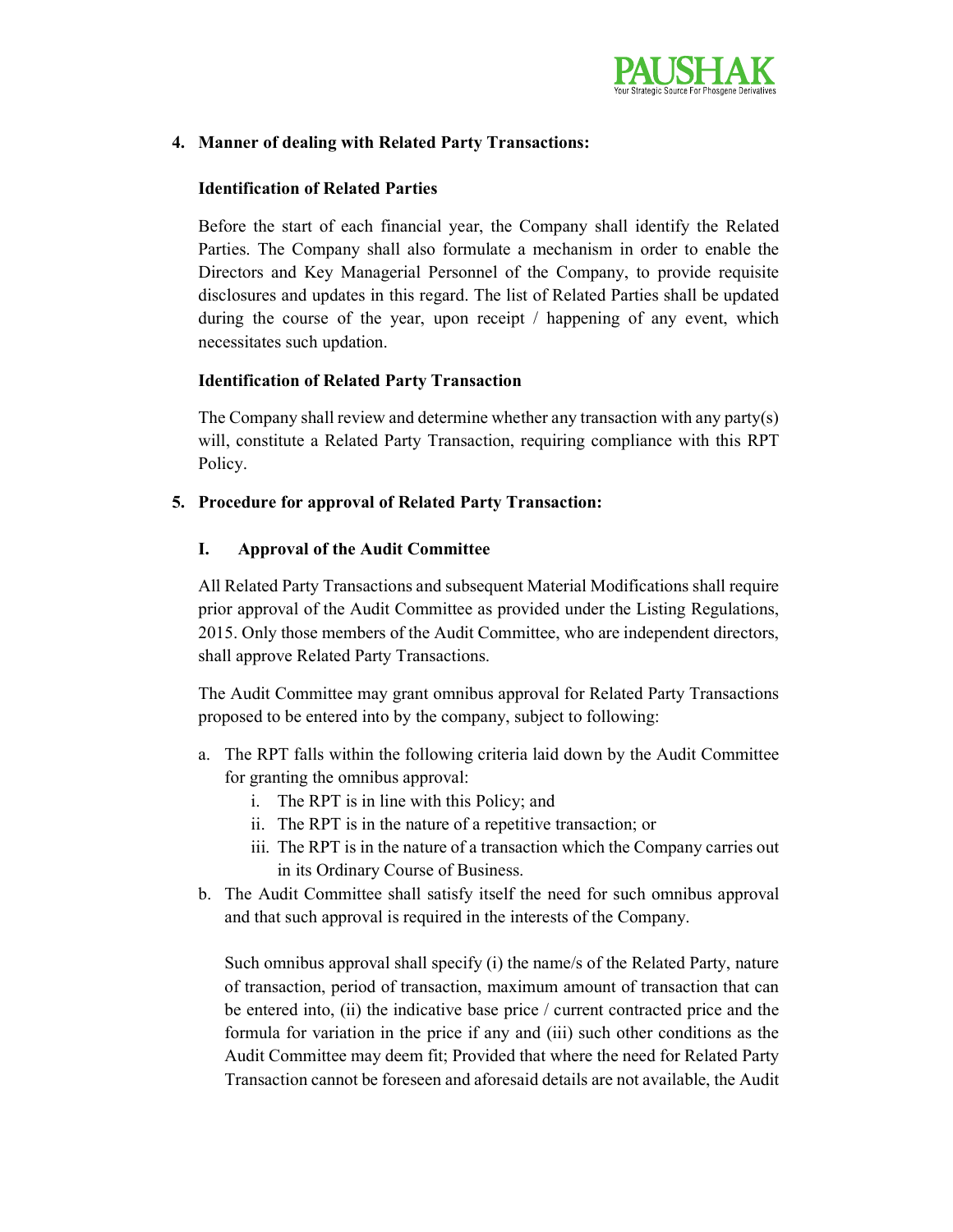

Committee may grant omnibus approval for such RPT subject to their value not exceeding Rs.1 crore for each nature of transaction.

c. The omnibus approval of the Audit Committee shall be valid only up to 1 (one) financial year and shall require fresh approval after expiry of such financial year. Details of the Related Party Transactions entered into pursuant to omnibus approval, shall be reviewed by Audit Committee on at least a quarterly basis.

## II. Approval of the Board of Directors under the Companies Act, 2013

All Related Party Transaction which are either not in the ordinary course of business or not on arm's length basis shall require prior approval of the Board of the Company. Information in such form and manner as prescribed in the Act and / or Listing Regulations, 2015 should be provided to the Board.

Any Director(s) who is interested in any Related Party Transaction shall abstain himself from participating in the discussion and voting for such RPT under consideration by the Board.

## III. Approval of the Members under the Companies Act, 2013

Any Related Party Transaction covered within the scope of Section 188 of the Act which are either not in the ordinary course of business or not on 'arm's length basis and exceeds the threshold under Section 188 of the Act shall require prior approval of the shareholders through ordinary resolution.

Provided that no member of the company shall vote on resolution, to approve any contract or arrangement which may be entered into by the Company with Related Party, if such member is a Related Party.

Further provided that the requirement of passing the member's resolution shall not be applicable for transactions entered into between the Company and its wholly owned subsidiary whose accounts are consolidated with the Company and placed before the shareholders at the Company's general meeting for approval.

# IV. Approval of the Members under the Listing Regulations, 2015

All Material Related Party Transactions and subsequent Material Modifications, shall require prior approval of the shareholder's through resolution and no Related Party shall vote to approve such Related Party Transaction, whether the entity is a Related Party to a particular Related Party Transaction or not.

Provided that prior approval of the shareholders of the Company shall not be required for a related party transaction to which the listed subsidiary is a party but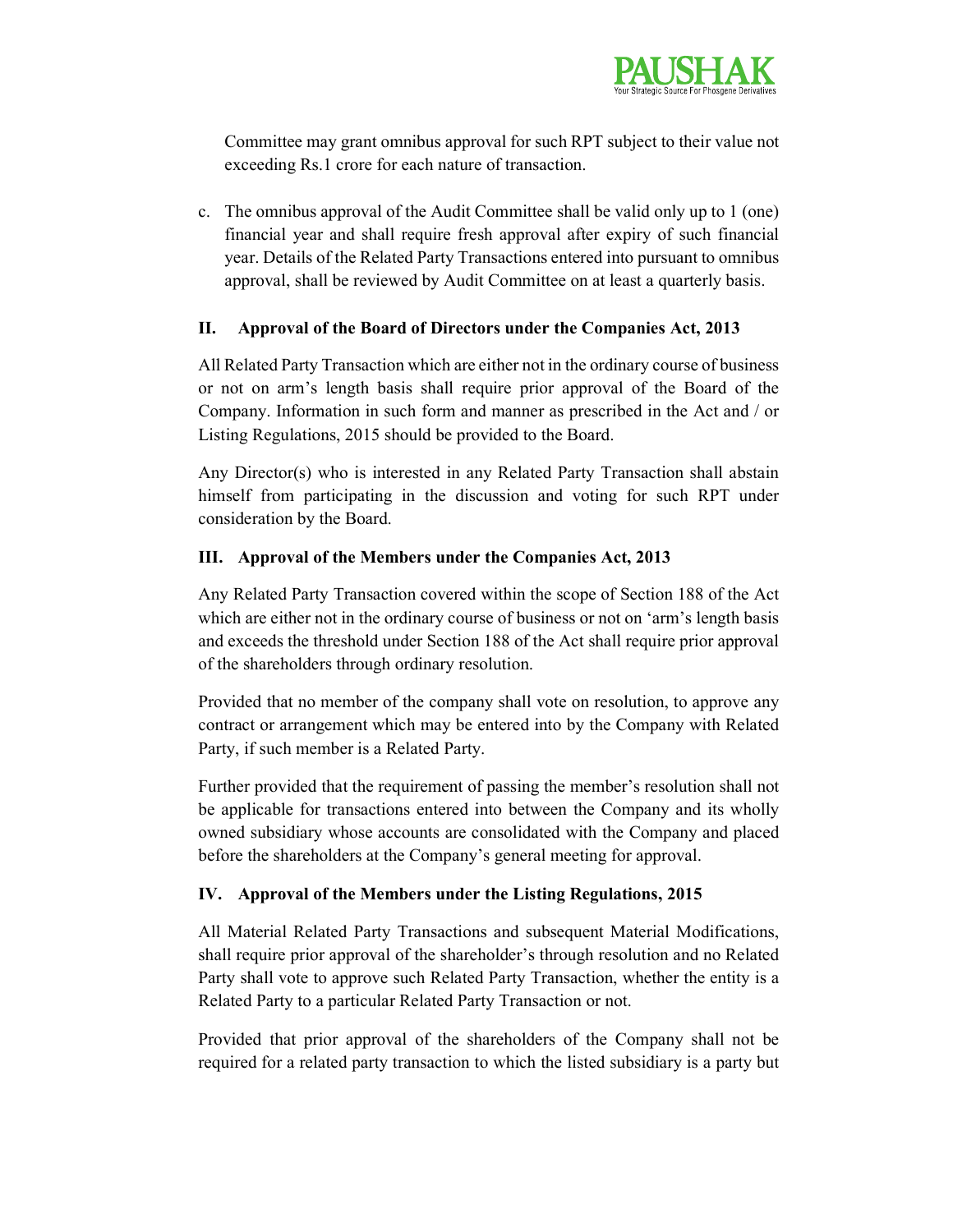

the listed entity is not a party, if regulation 23 and sub-regulation (2) of regulation 15 of Listing Regulations, 2015 are applicable to such listed subsidiary.

Explanation: For related party transactions of unlisted subsidiaries of a listed subsidiary as referred above, the prior approval of the shareholders of the listed subsidiary shall suffice.

The requirement of passing the member's resolution shall not be applicable for transactions entered into i) between the Company and its wholly owned subsidiary whose accounts are consolidated with the Company and placed before the shareholders at the Company's general meeting for approval and ii) transactions entered into between two wholly-owned subsidiaries of the Company, whose accounts are consolidated with such holding company and placed before the shareholders at the general meeting for approval.

#### 6. Threshold Limits:

Any transaction which is not a Material Related Party Transaction as per the provisions laid down by the Act or the Listing Regulations, 2015, shall be approved by the Audit Committee and / or the Board of Directors of the Company in accordance with the procedure prescribed above.

#### 7. Related Party Transactions not approved under this Policy:

In the event the Company becomes aware of a Related Party Transaction that has not been approved or ratified in accordance with this Policy, the transaction shall be placed as promptly as practicable before the Audit Committee or Board of Directors or the Members as the case may be in accordance with this Policy for review and ratification.

The Audit committee or the Board of Directors or the Members shall consider all the relevant facts and circumstances of such transaction and shall evaluate all options available to the Company, including but not limited to ratification, revision or termination of such transaction and the Company shall take such actions as it deems appropriate under the circumstances.

#### 8. Ratification of Related Party Transaction:

Where any contract or arrangement is entered into by a director or any other employee of the Company, without obtaining the consent of the Board or approval by a resolution in the general meeting under as the case maybe, and if it is not ratified by the Board or, as the case may be, by the shareholders at a meeting within